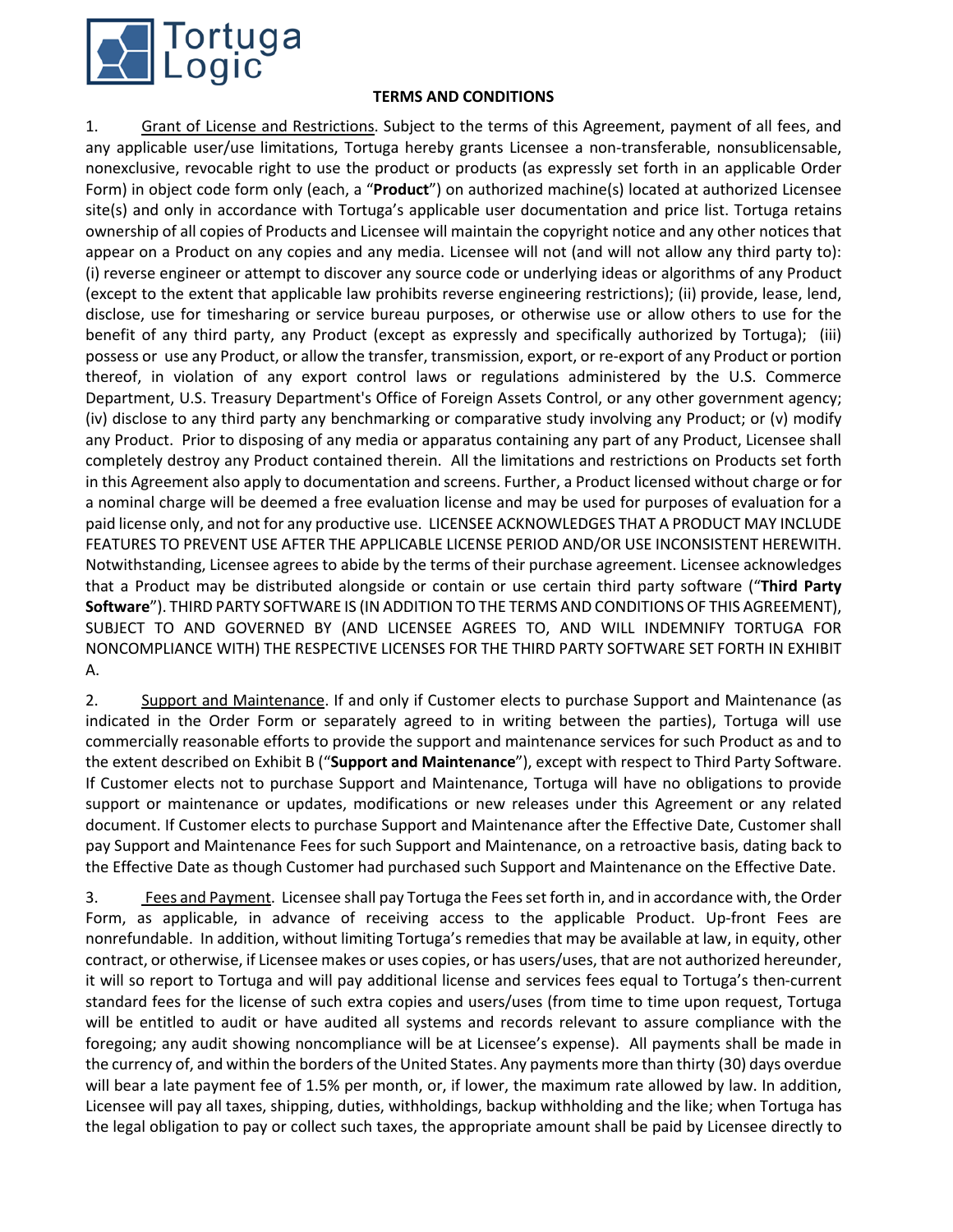

Tortuga. Licensee will reimburse Tortuga for all reasonable travel and other related expenses incurred by Tortuga in its performance hereunder; provided, however, that such expenses shall have been pre-approved by Licensee.

4. Term; Termination; Breach. The license period for a Product will be the Term set forth in the applicable Order Form. All licenses will terminate thirty (30) days after notice of any breach by Licensee that remains uncured at the end of such notice period, except that: (i) in the case of a breach due to non-payment, the applicable cure period will be ten (10) days; and (ii) in the case of a breach of Section 1, there will be no cure period and the license will terminate immediately upon notice. Upon any termination, Licensee shall immediately cease all use of all the affected Product and return or destroy all copies of such Product and all portions thereof and so certify to Tortuga. Termination is not an exclusive remedy and Tortuga reserves the right to all other remedies that may be available to it at law, in equity, under contract, or otherwise, whether or not termination occurs. A PRODUCT MAY CONTAIN DISABLING CODE THAT WILL MAKE SUCH PRODUCT (AND RELATED DATA) UNUSABLE UPON TERMINATION OF THE LICENSE OR UPON BREACH.

5. Indemnification. Except in the case of an evaluation license, Tortuga shall hold Licensee harmless from liability to third parties resulting from infringement by a Product of any United States patent issued sixty (60) days or more before delivery of such Product or any copyright or misappropriation of any trade secret, provided Tortuga is promptly notified of any and all threats, claims and proceedings related thereto and given reasonable assistance and the opportunity to assume sole control over defense and settlement; Tortuga will not be responsible (financially or otherwise) for any settlement it does not approve. The foregoing obligations do not apply with respect to a Product or portions or components thereof (i) not created by Tortuga (e.g., Third Party Software), (ii) made in whole or in part in accordance to Licensee specifications, (iii) that are modified after delivery to Licensee, (iv) combined with other products, processes or materials where the alleged infringement relates to such combination, (v) where Licensee continues allegedly infringing activity after being notified thereof or after being informed of modifications that would have avoided the alleged infringement, or (vi) where Licensee's use of such Product is not strictly in accordance herewith. Licensee will indemnify Tortuga from all damages, costs, settlements, attorneys' fees and expenses related to (I) any claim of infringement or misappropriation excluded from Tortuga's indemnity obligation by the preceding sentence, or (II) any other claim in connection with the Product or Licensee's use or distribution thereof.

6. Limited Warranty and Disclaimer. Except in the case of an evaluation license, Tortuga warrants for a period of thirty (30) days from delivery of a Product that such Product will materially conform to Tortuga's then current user documentation for such Product. This warranty covers only problems reported to Tortuga during the warranty period. ANY LIABILITY OF TORTUGA WITH RESPECT TO ANY PRODUCT OR THE PERFORMANCE THEREOF UNDER ANY WARRANTY, NEGLIGENCE, STRICT LIABILITY OR OTHER THEORY WILL BE LIMITED EXCLUSIVELY TO PRODUCT REPLACEMENT OR, IF REPLACEMENT IS INADEQUATE AS A REMEDY OR, IN TORTUGA'S OPINION, IMPRACTICAL, TO REFUND OF AN APPROPRIATE PORTION OF THE THEN-REMAINING UNAMORTIZED LICENSE FEE ACTUALLY PAID BY LICENSEE. EXCEPT FOR THE FOREGOING WARRANTY BY TORTUGA, ALL PRODUCTS ARE PROVIDED "AS IS" WITHOUT WARRANTY OF ANY KIND FROM ANYONE, INCLUDING WITHOUT LIMITATION, ANY WARRANTY OF MERCHANTABILITY OR FITNESS FOR A PARTICULAR PURPOSE OR NONINFRINGEMENT. FURTHER, TORTUGA DOES NOT WARRANT RESULTS OF USE OR THAT THE PRODUCTS ARE BUG FREE OR THAT THE PRODUCT'S USE WILL BE UNINTERRUPTED.

7. Limitation of Liability. NOTWITHSTANDING ANYTHING ELSE HEREIN OR OTHERWISE, AND EXCEPT FOR BODILY INJURY, TORTUGA SHALL NOT BE LIABLE OR OBLIGATED WITH RESPECT TO THE SUBJECT MATTER HEREOF OR UNDER ANY CONTRACT, NEGLIGENCE, STRICT LIABILITY OR OTHER LEGAL OR EQUITABLE THEORY (I) FOR ANY AMOUNTS IN EXCESS IN THE AGGREGATE OF THE FEES PAID TO IT HEREUNDER WITH RESPECT TO THE APPLICABLE PRODUCT DURING THE LICENSE TERM IMMEDIATELY PRIOR TO THE DATE ON WHICH A CLAIM WAS FIRST ASSERTED; (II) FOR ANY COST OF PROCUREMENT OF SUBSTITUTE GOODS, TECHNOLOGY, SERVICES OR RIGHTS; (III) FOR ANY INCIDENTAL OR CONSEQUENTIAL DAMAGES; (IV) FOR INTERRUPTION OF USE OR LOSS OR CORRUPTION OF DATA; OR (V) FOR ANY MATTER BEYOND ITS REASONABLE CONTROL. THE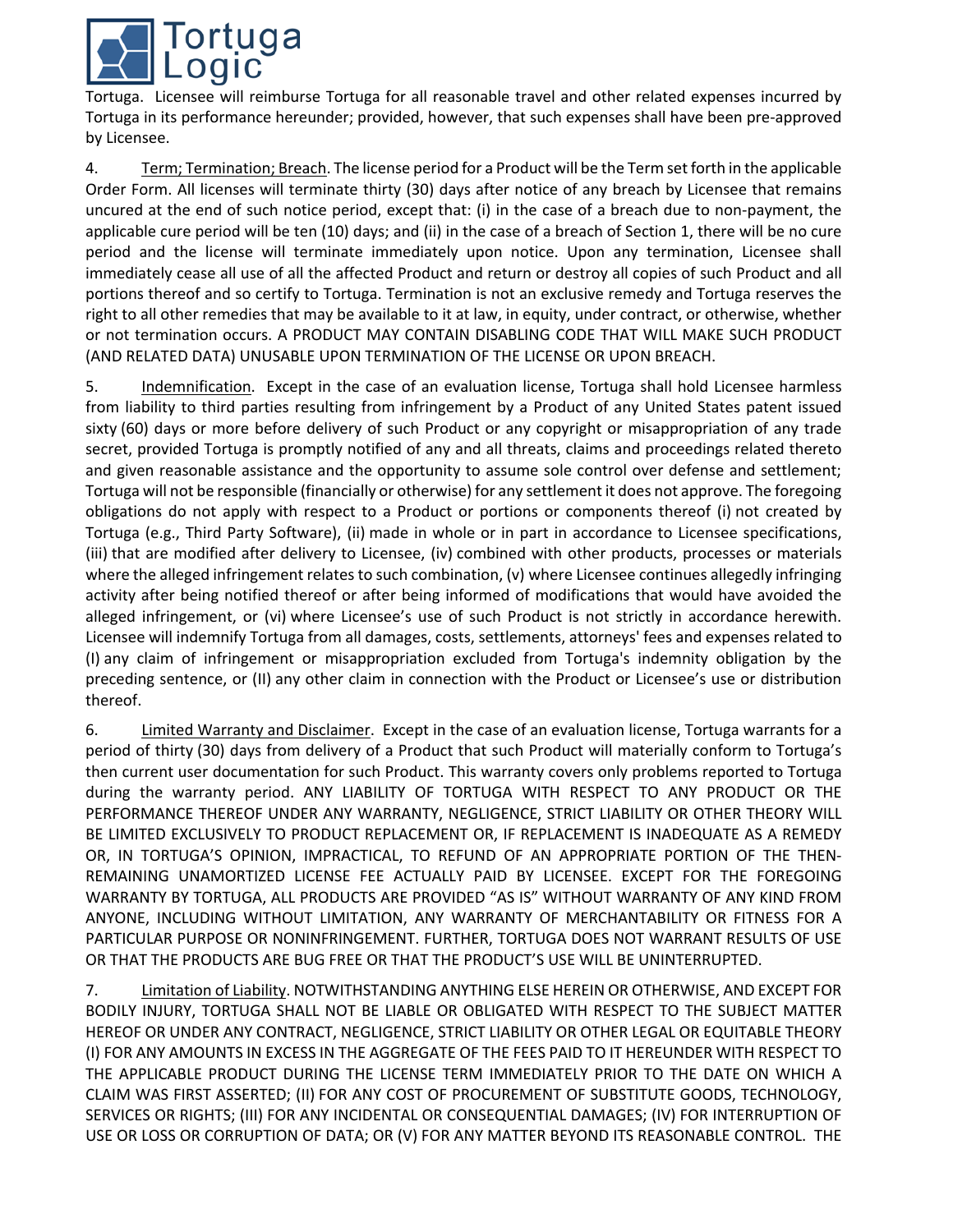

PRODUCTS ARE NOT DESIGNED, MANUFACTURED, OR INTENDED FOR USE IN HAZARDOUS ENVIRONMENTS REQUIRING FAIL-SAFE PERFORMANCE WHERE THE FAILURE OF A PRODUCT COULD LEAD DIRECTLY TO DEATH, PERSONAL INJURY, OR SIGNIFICANT PHYSICAL OR ENVIRONMENTAL DAMAGE ("HIGH RISK ACTIVITIES"). USE OF ANY PRODUCT IN HIGH RISK ACTIVITIES IS NOT AUTHORIZED. THE PARTIES AGREE THAT THIS SECTION 7 REPRESENTS A REASONABLE ALLOCATION OF RISK AND THAT TORTUGA WOULD NOT PROCEED IN THE ABSENCE OF SUCH ALLOCATION.

8. Embedded Reporting / Compliance Routine; Data Access and Use. Licensee acknowledges that Products may contain automated reporting routines that will automatically identify and analyze certain aspects of use and performance of Products and/or the systems on which they are installed, as well as the operator and operating environment (including problems and issues that arise in connection therewith). The data collected will not be automatically transmitted from Products to Tortuga in any form. However, Tortuga will be entitled to inspect the installation and configuration of such Products and systems from time to time on reasonable notice or may request access to data from Licensee in order to improve performance or resolve software bugs.

9. Miscellaneous. Neither this arrangement nor the licenses granted hereunder are assignable or transferable (and any attempt to do so shall be void); provided that either party may assign and transfer the foregoing to a successor to substantially all of Tortuga's Product business or assets or Licensee's business for which Products are licensed (but if the authorized copies or users are not limited, the assignee is not licensed to expand use beyond Licensee's bona fide pre-assignment use plus reasonably expected growth assuming the assignment and related transactions had not occurred). The provisions hereof are for the benefit of the parties only and not for any other person or entity. Any notice, report, approval, authorization, agreement or consent required or permitted hereunder shall be in writing; notices shall be sent to the address the applicable party has or may provide by written notice or, if there is no such address, the most recent address the party giving notice can locate using reasonable efforts. No failure or delay in exercising any right hereunder will operate as a waiver thereof, nor will any partial exercise of any right or power hereunder preclude further exercise. If any provision shall be adjudged by any court of competent jurisdiction to be unenforceable or invalid, that provision shall be limited or eliminated to the minimum extent necessary so that this arrangement shall otherwise remain in full force and effect and enforceable. This agreement shall be deemed to have been made in, and shall be construed pursuant to the laws of the State of California and the United States without regard to conflicts of laws provisions thereof, and without regard to the United Nations Convention on the International Sale of Goods or the Uniform Computer Information Transactions Act. All sections of this Agreement which by their nature logically should survive expiration or termination will survive expiration or termination, including, without limitation, restrictions, accrued rights to payment, confidentiality obligations, intellectual property rights, warranty disclaimers, and limitations of liability. This is the complete and exclusive statement of the mutual understanding of the parties and supersedes and cancels all previous written and oral agreements and communications relating to the subject matter hereof and any waivers or amendments shall be effective only if made in writing; however, any pre-printed or standard terms of any purchase order, confirmation, or similar form, even if signed by the parties after the effectiveness hereof, shall have no force or effect. The substantially prevailing party in any action to enforce this agreement will be entitled to recover its attorney's fees and costs in connection with such action. As defined in FAR section 2.101, DFAR section 252.227-7014(a)(1) and DFAR section 252.227-7014(a)(5) or otherwise, all Products and accompanying documentation provided by Tortuga are "commercial items," "commercial computer software" and/or "commercial computer software documentation." Consistent with DFAR section 227.7202 and FAR section 12.212, any use, modification, reproduction, release, performance, display, disclosure or distribution thereof by or for the U.S. Government shall be governed solely by these terms and shall be prohibited except to the extent expressly permitted by these terms.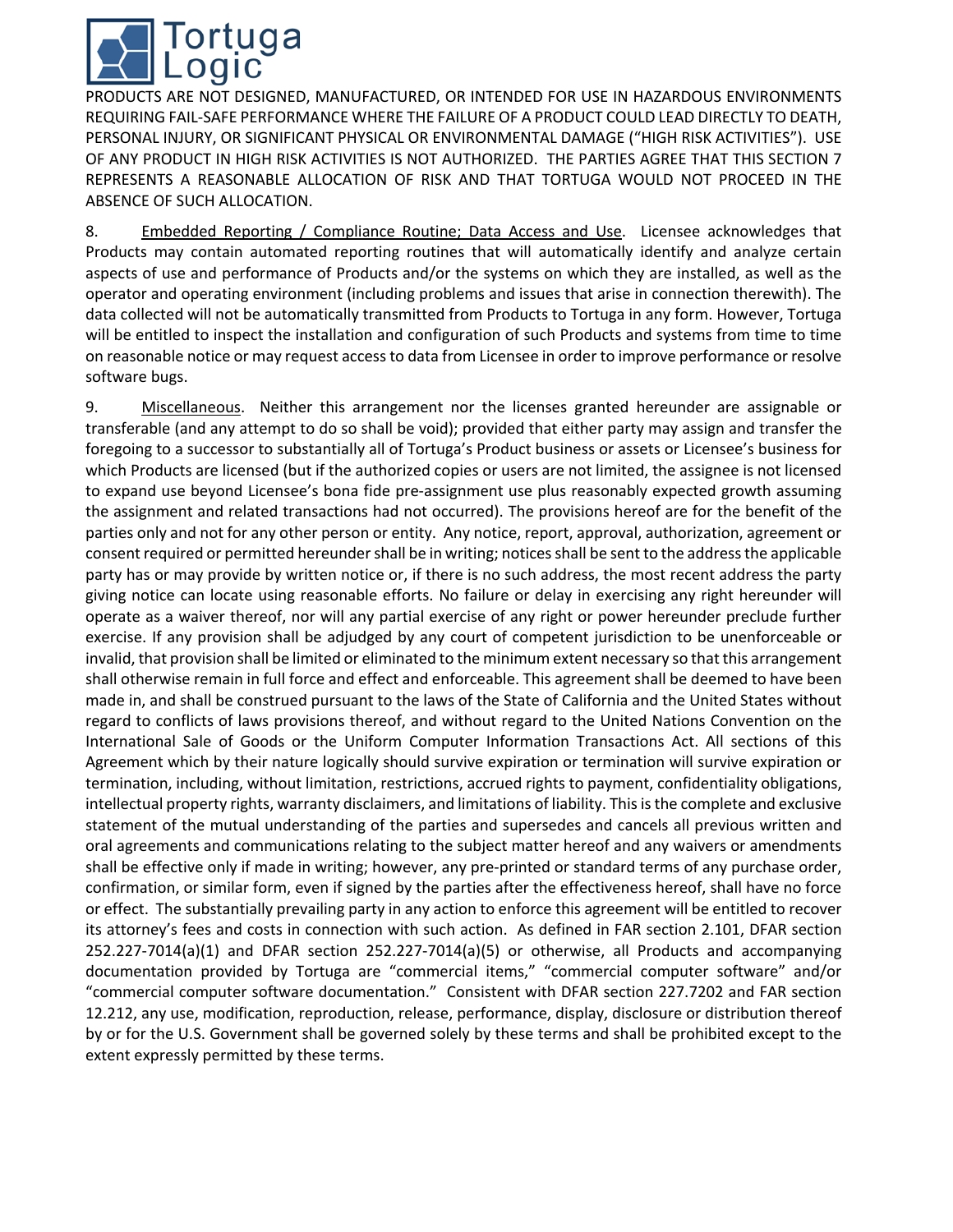### **EXHIBIT A**

## **THIRD PARTY SOFTWARE**

The Products contain the following open source software (with license links) as of May 2021 and may be updated with future releases:

- Netbeans Platform (https://netbeans.org/cddl-gplv2.html)
- Jackson (JSON Parsing) (http://www.apache.org/licenses/LICENSE-2.0)
- Log4J (http://www.apache.org/licenses/LICENSE-2.0)
- JSCH (http://www.jcraft.com/jsch/LICENSE.txt)
- SL4J (http://www.slf4j.org/license.html)
- libedit (http://www.netbsd.org/about/redistribution.html)
- Apache Commons [http://www.apache.org/licenses/LICENSE-2.0
- OpenSSL [https://www.openssl.org/]
- RapidJSON [ http://opensource.org/licenses/MIT]
- SQLite (https://www.sqlite.org/copyright.html)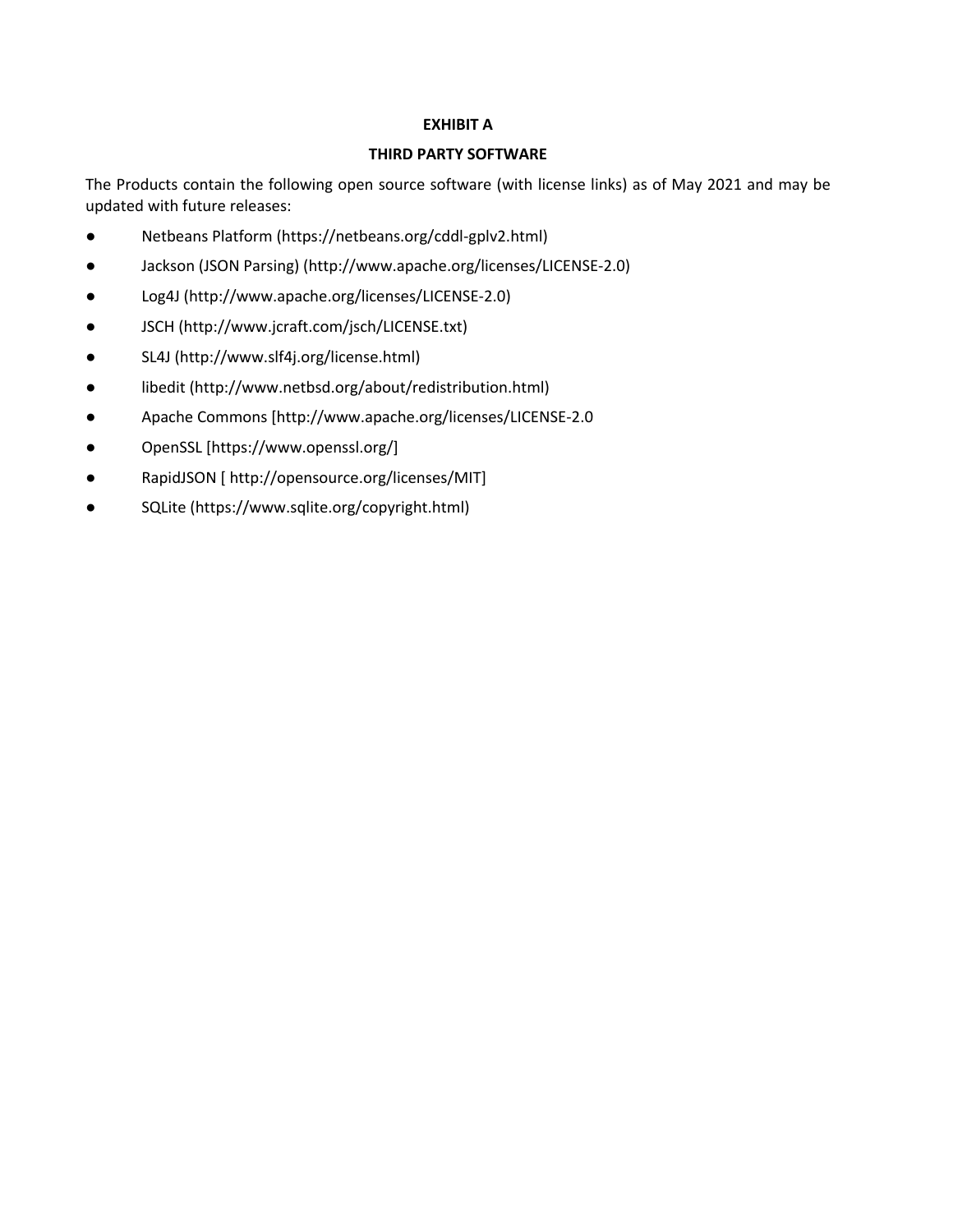#### **EXHIBIT B**

#### **SUPPORT AND MAINTENANCE**

To the extent Tortuga has become obligated for Support Services, the following will apply with respect to software Products so long as they remain Tortuga's standard terms and the Licensee is in full compliance with the Agreement. Capitalized terms not defined in Section 4 below have the same meaning as in Tortuga's standard Software License Terms.

1. SUPPORT SERVICES. Support Services consist of (a) Error Correction and Technical Support provided to a single consistent technical support contact concerning the installation and use of the then current release of a Product and the Previous Sequential Release, (b) Email Support, (c) Web Support, and (d) Product updates that Tortuga in its discretion makes generally available to its support and maintenance customers without additional charge. For clarity, Support Services are intended to be provided remotely, and do not include any onsite support or other services that require travel. To the extent onsite support is required, the parties will work together to determine reasonable fees for such onsite support.

2. ERROR PRIORITY LEVELS. Tortuga shall exercise commercially reasonable efforts to correct any Error reported by Licensee in the current unmodified release of Product in accordance with the priority level reasonably assigned to such Error by Tortuga.

- a. Priority High Errors Tortuga shall respond within one business day and promptly commence the following procedures: (i) assign Tortuga engineers to correct the Error; (ii) notify Tortuga management that such Errors have been reported and of steps being taken to correct such Error(s); (iii) provide Licensee with periodic reports on the status of the corrections; and (iv) initiate work to provide Licensee with a Patch, Workaround or Fix. If a Patch or Workaround is provided, a Fix will generally be available in the next Product release.
- b. Priority Medium Errors Tortuga shall respond within one business day and exercise commercially reasonable efforts to provide Licensee with a Patch, Workaround or Fix. If a Patch or Workaround is provided, a Fix will generally be available in a future Product release.
- c. Priority Low Errors Tortuga will respond within two business days and may provide Licensee with a Patch, Workaround or Fix. If a Patch or Workaround is provided, a Fix may be available in a future Product release.

If Tortuga believes that a problem reported by Licensee may not be due to an Error in a Product, Tortuga will so notify Licensee. At that time, Licensee may (1) instruct Tortuga to proceed with problem determination at its possible expense as set forth below, or (2) instruct Tortuga that Licensee does not wish the problem pursued at its possible expense. If Licensee requests that Tortuga proceed with problem determination at its possible expense and Tortuga determines that the error was not due to an Error in the Product, Licensee shall pay Tortuga, at Tortuga's then-current and standard consulting rates, for all work performed in connection with such determination, plus reasonable related expenses incurred therewith. Licensee shall not be liable for (I) problem determination or repair to the extent problems are due to Errors in the Product; or (II) work performed under this paragraph in excess of its instructions; or (III) work performed after Licensee has notified Tortuga that it no longer wishes work on the problem determination to be continued at its possible expense (such notice shall be deemed given when actually received by Tortuga). If Licensee instructs Tortuga that it does not wish the problem pursued at its possible expense or if such determination requires effort in excess of Licensee's instructions, Tortuga may, at its sole discretion, elect not to investigate the error with no liability therefore.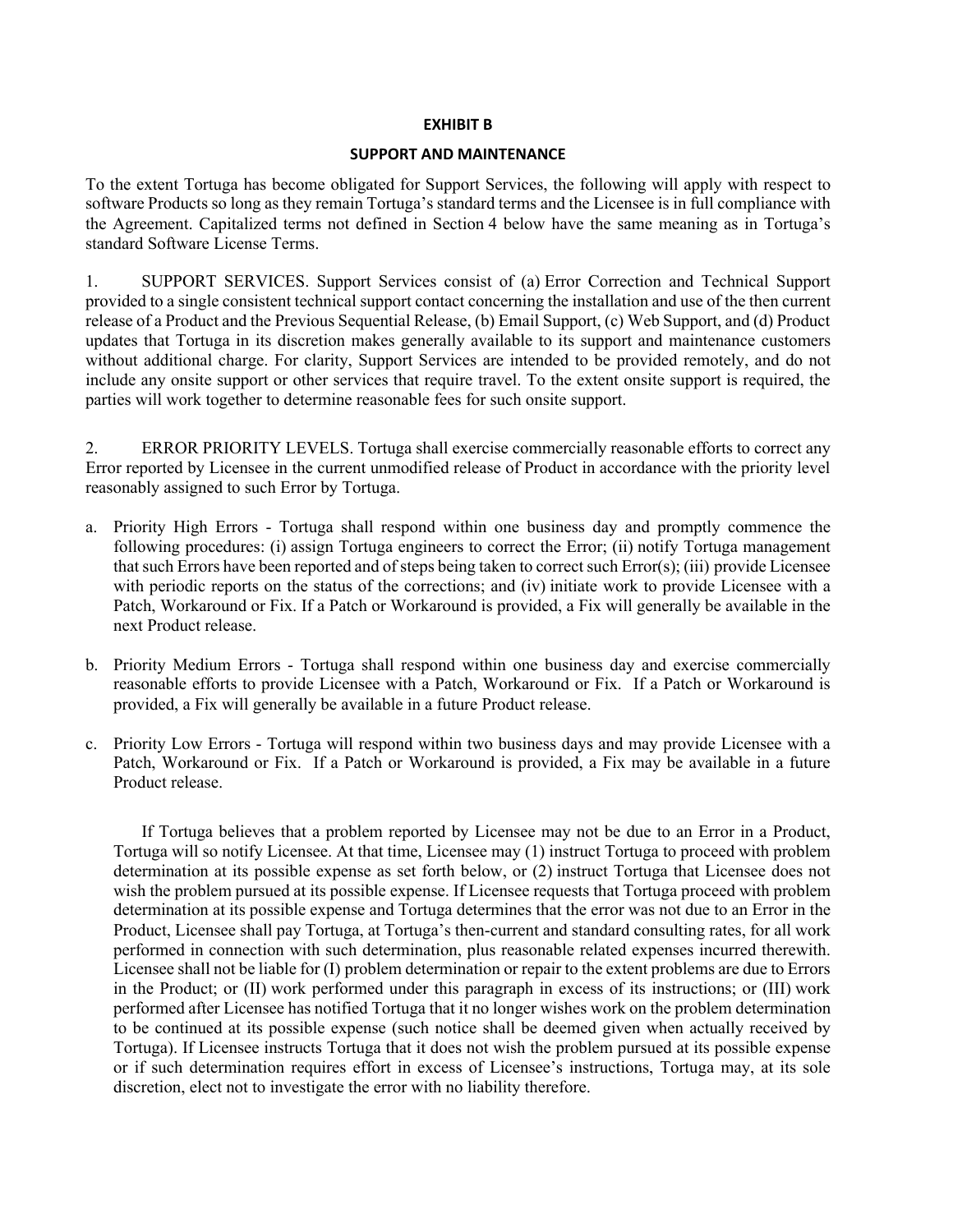3. EXCLUSIONS. Tortuga shall have no obligation to support: (a) altered or damaged Products or any portion of a Product incorporated with or into other software; (b) any Product that is not the then-current release or immediately Previous Sequential Release; (c) Product problems caused by Licensee's negligence, abuse or misapplication, use of Products other than as specified in Tortuga's user manual or other causes beyond the control of Tortuga; or (d) Products installed on any operating system that is not supported by Tortuga. Tortuga shall have no liability for any changes in Licensee's hardware or operating system which may be necessary to use Products due to a Workaround or maintenance release.

## 1. DEFINITIONS.

- a. "Email support" means ability to make requests for technical support assistance by email at any time (with reasonable efforts by Tortuga to respond within one business day) concerning the installation and use of the then-current release of a Product and the Previous Sequential Release.
- b. "Error" means an error in a Product which significantly degrades such Product as compared to the Tortuga's published specifications.
- c. "Error Correction" means the use of commercially reasonable efforts to correct Errors.
- d. "Fix" means the repair or replacement of object or executable code versions of a Product or documentation to remedy an Error in a future Product release.
- e. "Patch" means a temporary Fix independent of Product release.
- f. "Previous Sequential Release" means the release of a Product which has been replaced by a subsequent release of the same Product. Notwithstanding anything else, a Previous Sequential Release will be supported by Tortuga only for a period of twelve (12) months after release of the subsequent release.
- g. "Priority High Error" means an Error which renders a Product inoperative when used in accordance with the specification for the product as stated in the corresponding product documentation.
- h. "Priority Medium Error" means an Error which substantially degrades the performance of a Product or materially restricts Licensee's use of such Product when used in accordance with the specification for the product as stated in the corresponding product documentation.
- i. "Priority Low Error" means an Error which causes only a minor impact on the Licensee's use of a Product when used in accordance with the specification for the product as stated in the corresponding product documentation.
- j. "Technical Support" means Product support assistance between 9:00AM and 5:00PM prevailing Pacific Time on Tortuga's regular business days concerning the installation and use of the then-current release of a Product and the Previous Sequential Release.
- k. "Web Support" means information available on Tortuga's website, including frequently asked questions, product documentation and bug reporting, and ability to make requests for technical support assistance by web forms at any time (with reasonable efforts by Tortuga to respond within one business day) concerning the installation and use of the then-current release of a Product and the Previous Sequential Release.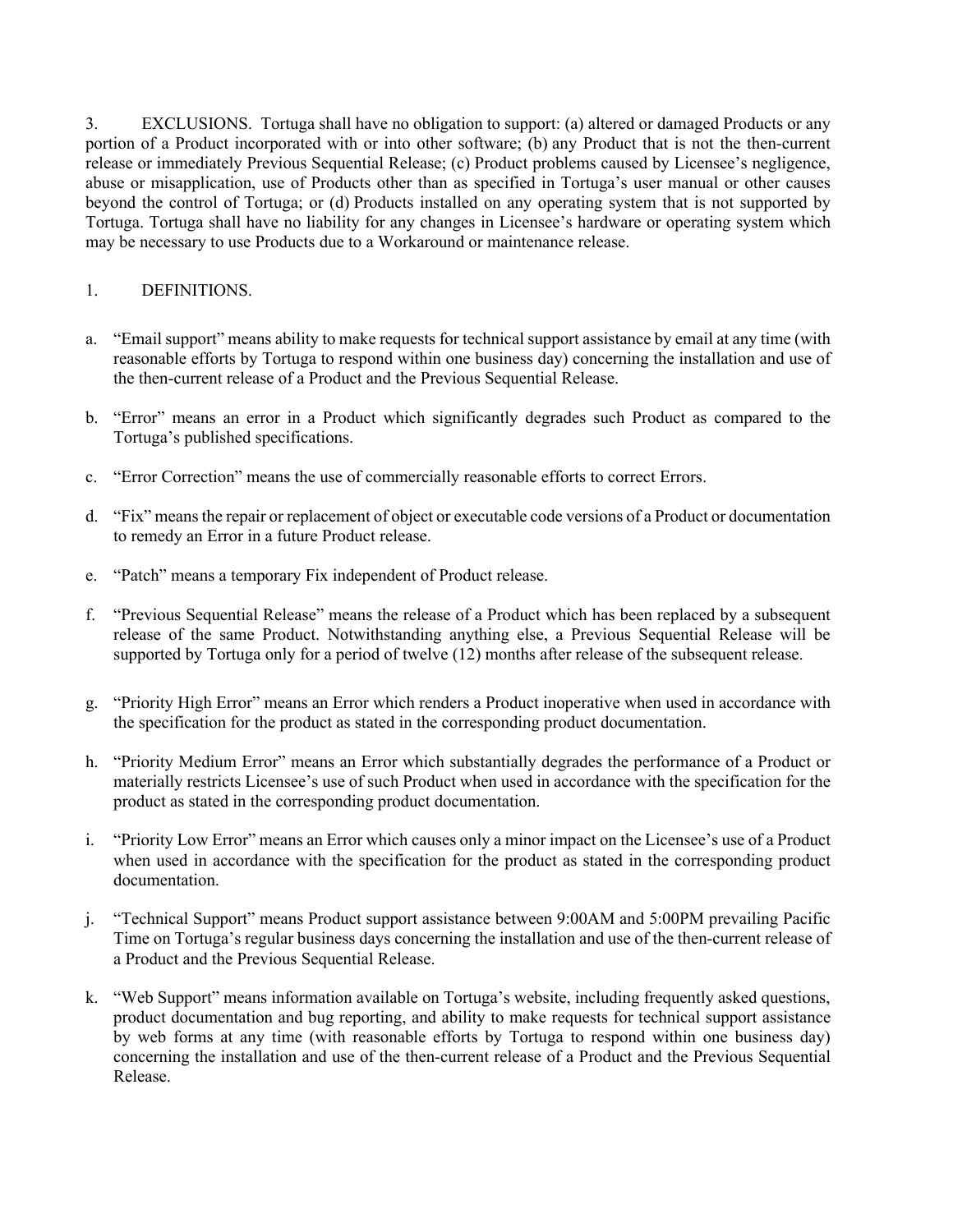l. "Workaround" means a change in the procedures followed or data supplied by Licensee to avoid an Error without substantially impairing Licensee's use of a Product.

THESE TERMS AND CONDITIONS CONSTITUTE A SERVICE CONTRACT AND NOT A PRODUCT WARRANTY. ALL PRODUCTS AND MATERIALS RELATED THERETO ARE SUBJECT EXCLUSIVELY TO THE WARRANTIES SET FORTH IN THE AGREEMENT. THIS EXHIBIT IS AN ADDITIONAL PART OF THE AGREEMENT AND DOES NOT CHANGE OR SUPERSEDE ANY TERM OF THE AGREEMENT EXCEPT TO THE EXTENT UNAMBIGUOUSLY CONTRARY THERETO.